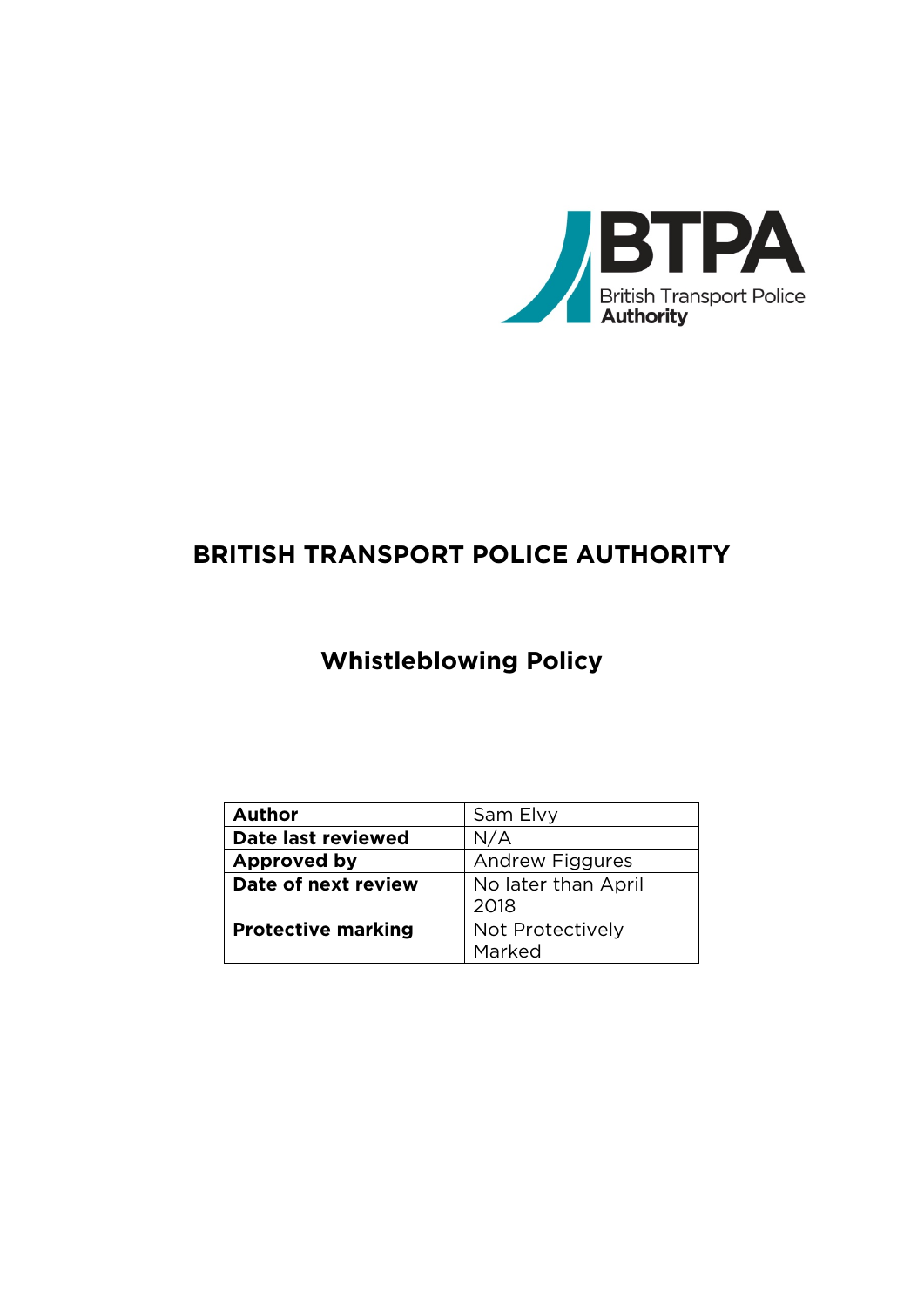#### 1. INTRODUCTION

1.1. The British Transport Police Authority (BTPA) wants to achieve the highest possible standards of openness, probity and accountability. In line with that commitment the BTPA encourages employees and others with serious concerns about any aspect of the work of the Authority or the British Transport Police (BTP) to come forward and voice those concerns without fear of reprisals. This policy document makes it clear that employees can do so without the fear of victimisation, subsequent discrimination or disadvantage. This policy is intended to meet the requirements of the Public Interest Disclosure (PIDA) Act 1998.

1.2. The policy applies to all employees and any contractors working for the BTPA including those designated as being on casual hours, temporary, agency, or on work experience.

1.3. It should be emphasised that this policy is intended to assist individuals who believe they have discovered malpractice or serious wrongdoing provided that they make the disclosure in accordance with the policy; it is not designed to question financial or business decisions taken by the BTPA or BTP nor may it be used to reconsider any matters which have already been addressed under harassment, complaint or disciplinary procedures. Individuals who make disclosures outside the arrangements set out here will not be protected under this policy and may not be protected under the Act.

1.4. A number of policies and procedures are already in place including grievance, discipline and complaints. This policy is intended to cover concerns which are in the public interest and may (at least initially) be investigated separately but might then lead to the using of these other procedures.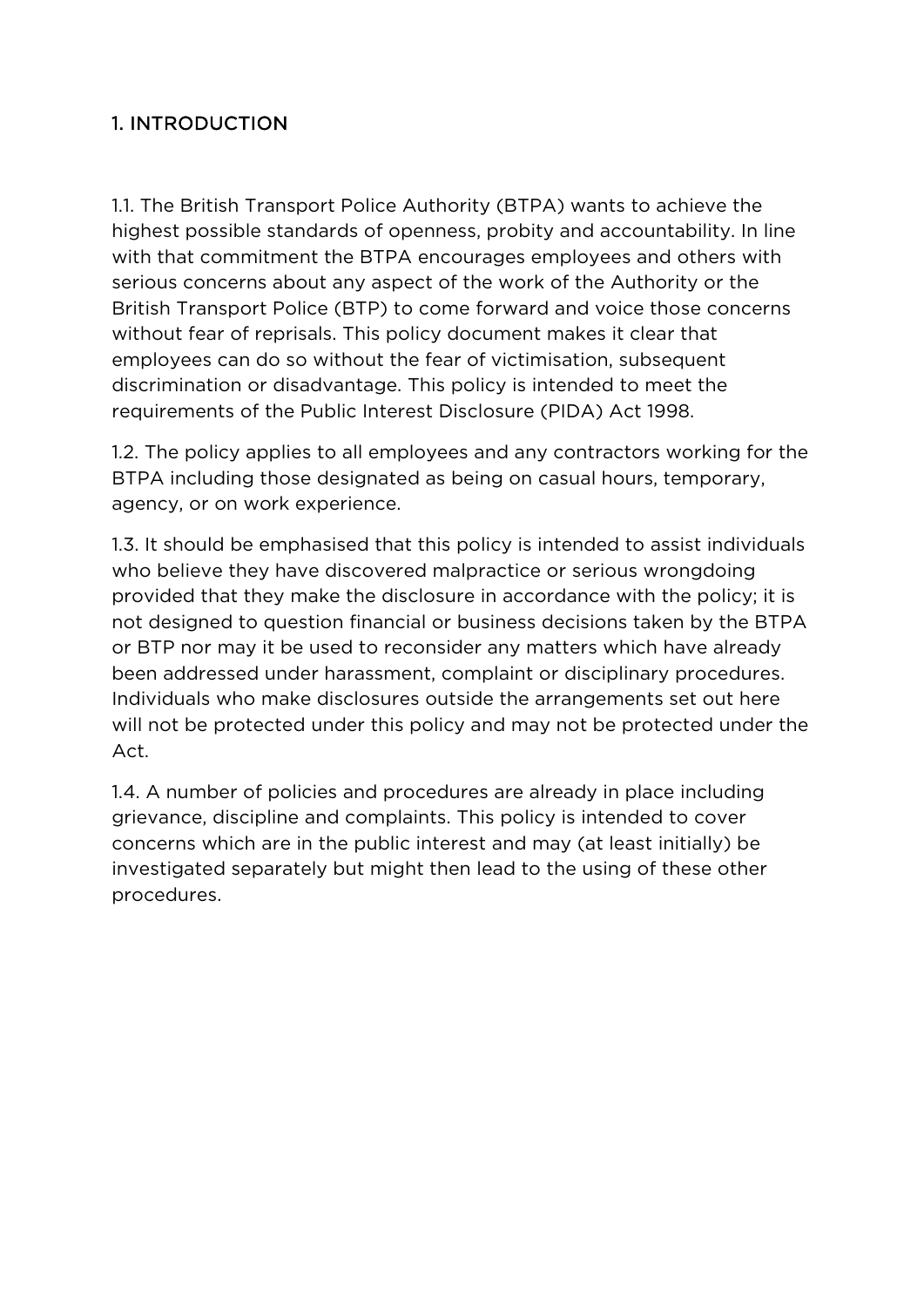#### 2. AIMS AND SCOPE OF THIS POLICY

2.1. This Whistle Blowing Policy aims to:

- encourage employees to feel confident in raising serious concerns and to question and act upon concerns about practice
- provide avenues to raise concerns in confidence and receive feedback on any action taken
- allow the matter to be taken further if there is dissatisfaction with the BTPA's response; and
- Provide reassurance that employees will be protected from reprisals or victimisation for whistle blowing in good faith. N.B.

This policy does not supersede the requirements under the BTPA Anti-Fraud and Corruption Policy and Financial Regulations to immediately inform the Chief Executive and Accounting Officer or Authority Finance Director of any financial and accounting irregularities or suspected irregularities.

This policy is also not intended to replace either the Authority or BTP Grievance Policy. Grievances are concerns, problems or complaints raised by a staff member with management. Anybody may at some time have problems or concerns with their working conditions or relationships with colleagues that they wish to raise. Sometimes an employee believes they are blowing the whistle when, in fact, their complaint is a personal grievance.

Workers who make a disclosure under the BTPA whistleblowing policy should believe that they are acting in the public interest. This means in particular that personal grievances and complaints are not usually covered by whistleblowing law.

2.2. Concern may be about something that:

- is unlawful
- makes an employee feel uncomfortable in terms of known standards, experience or the standards they believe the Authority subscribes to
- is against the Authority's Standing Orders or policies; or falls below established standards or practice
- amounts to improper conduct
- is a failure to comply with a legal obligation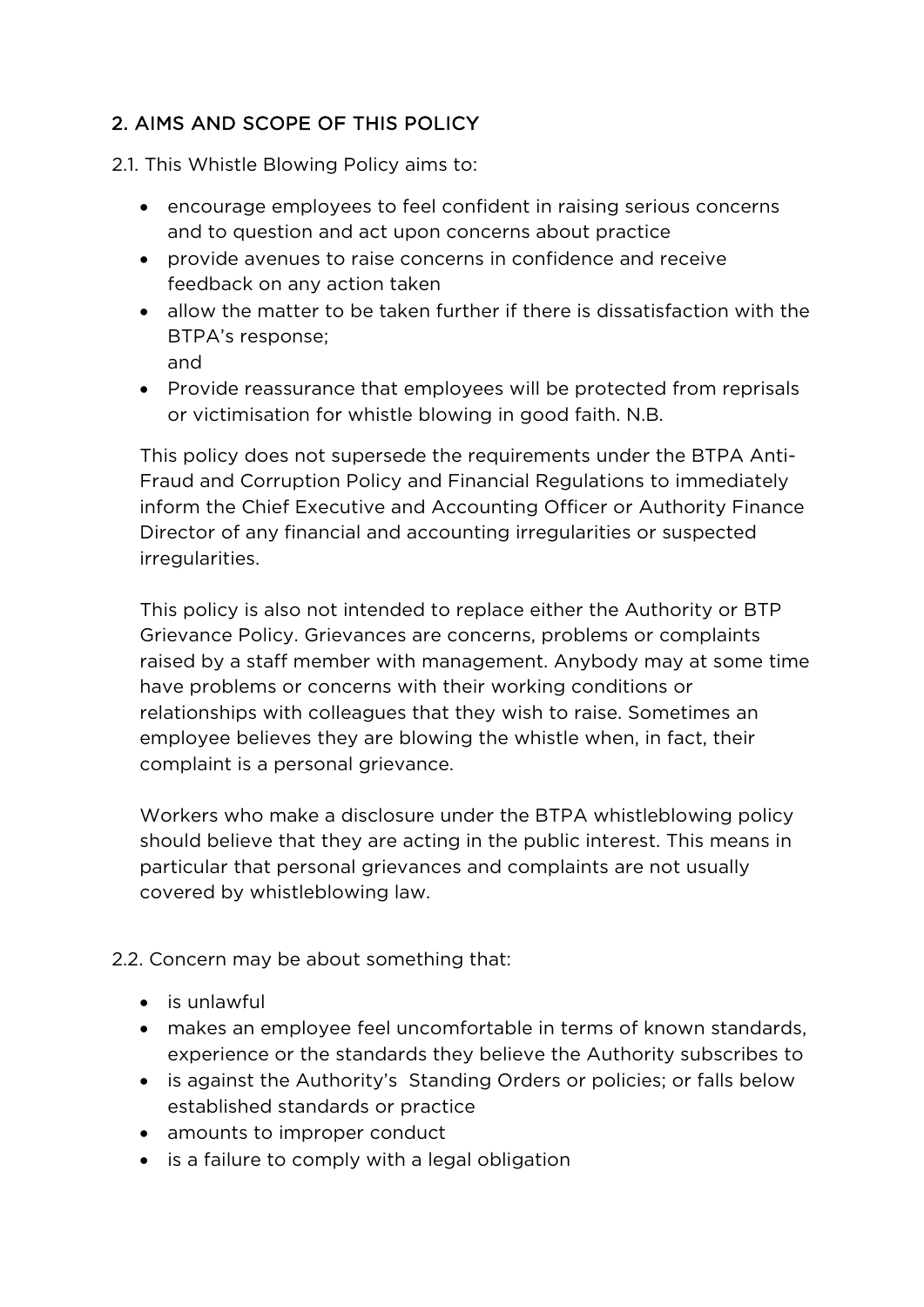- is miscarriage of justice
- is financial malpractice
- amounts to endangering of an individual's health and safety
- causes damage to the environment
- amounts to deliberate concealment of information tending to show any of the above.

2.3. A qualifying disclosure will then be protected under PIDA if it is made:

- In good faith to the employer or to another person (e.g. a contractor) whom the employee believes to be solely or mainly responsible for the lapse in question
- To a legal adviser in the course of obtaining legal advice
- In good faith to a Government Minister by a worker employed in a Government organisation
- To a person or body prescribed in Statutory Instrument 1999 No 1549 as a Prescribed Person, e.g. the Health and Safety Executive. (A full list of prescribed persons is available here [https://www.gov.uk/government/uploads/system/uploads/atta](https://www.gov.uk/government/uploads/system/uploads/attachment_data/file/404330/bis-15-43-blowing-the-whistle-to-a-prescribed-person-list-of-prescribed.pdf) [chment\\_data/file/404330/bis-15-43-blowing-the-whistle-to-a](https://www.gov.uk/government/uploads/system/uploads/attachment_data/file/404330/bis-15-43-blowing-the-whistle-to-a-prescribed-person-list-of-prescribed.pdf)[prescribed-person-list-of-prescribed.pdf\)](https://www.gov.uk/government/uploads/system/uploads/attachment_data/file/404330/bis-15-43-blowing-the-whistle-to-a-prescribed-person-list-of-prescribed.pdf)
- Another person where, under all the circumstances it is reasonable to do so.

2.4. This is not intended to be a comprehensive list and any matters raised under this policy will be considered seriously.

### 3. SAFEGUARDS

3.1. The Authority is committed to good practice and high standards and wants to be supportive of all employees.

3.2 Harassment or Victimisation - BTPA recognises that the decision to report a concern can be a difficult one to make, not least because of the fear of reprisal from those responsible for the malpractice. The Authority will not tolerate harassment or victimisation and will do what it lawfully can to protect you when you raise a concern in good faith.

3.3 Confidentiality - The Authority will treat all such disclosures in a confidential and sensitive manner. The identity of the individual making the allegation may be kept confidential so long as it does not hinder or frustrate any investigation. However, the investigation process may reveal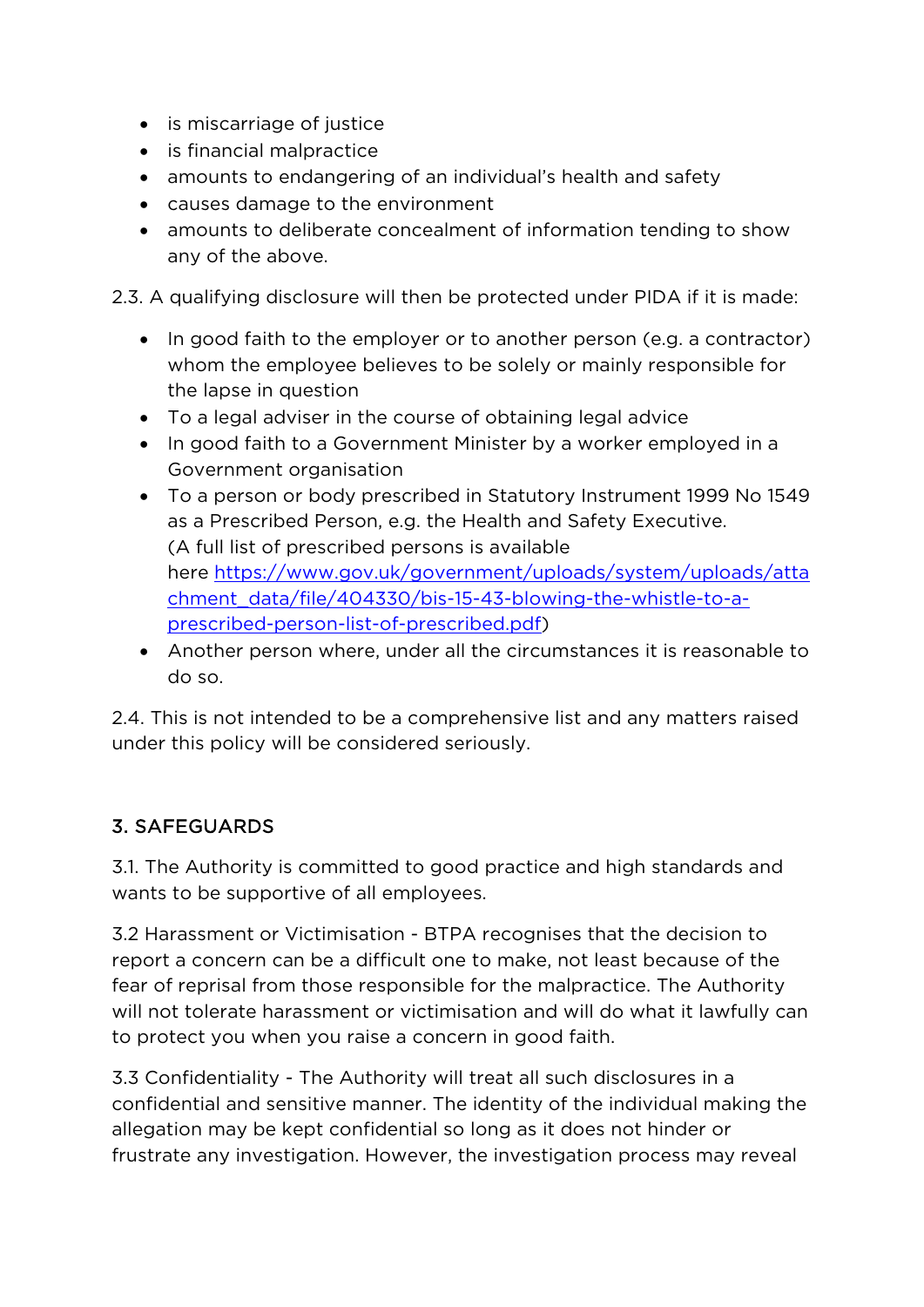the source of the information and the individual making the disclosure may need to provide a statement as part of the evidence required.

3.4 Anonymous disclosures - This policy encourages individuals to put their name to any disclosures they make. However, an employee making a complaint has the right to raise their concern in confidence and ask for their identity to be protected. Anonymity cannot be protected where this would have an adverse effect on any disciplinary, civil or criminal proceedings. In exercising discretion, the factors to be taken into account will include:

- The seriousness of the issues raised;
- The credibility of the concern; and
- The likelihood of confirming the allegation from alternative credible sources.
- An employee may reasonably make a whistle blowing report anonymously outside of the BTPA if the following applied:
- The worker reasonably believed that he or she would be victimised if the disclosure had been made to the employer or to a prescribed person. - 4 –
- There was no prescribed person and the employee reasonably believed that disclosure to the employer would result in destruction or concealment of evidence.
- The employee had already disclosed substantially the same information to the employer or prescribed person without effect. However, officers must only use this policy whilst employed by the.

3.6 Untrue Allegations - If an individual makes an allegation in good faith, which is not confirmed by subsequent investigation, no action will be taken against that individual. If, however, the investigation shows that an individual was seeking to make personal gain or has made malicious or vexatious allegations and particularly if he or she persists with making them, which they know to be untrue, they will be subject to disciplinary action being taken against them.

3.7 The Responsible Officer – The Chief Executive and Accounting Officer has overall responsibility for the maintenance and operation of this policy, maintains a record of concern raised and the outcomes and will report as necessary to the Authority's Audit & Risk Committee.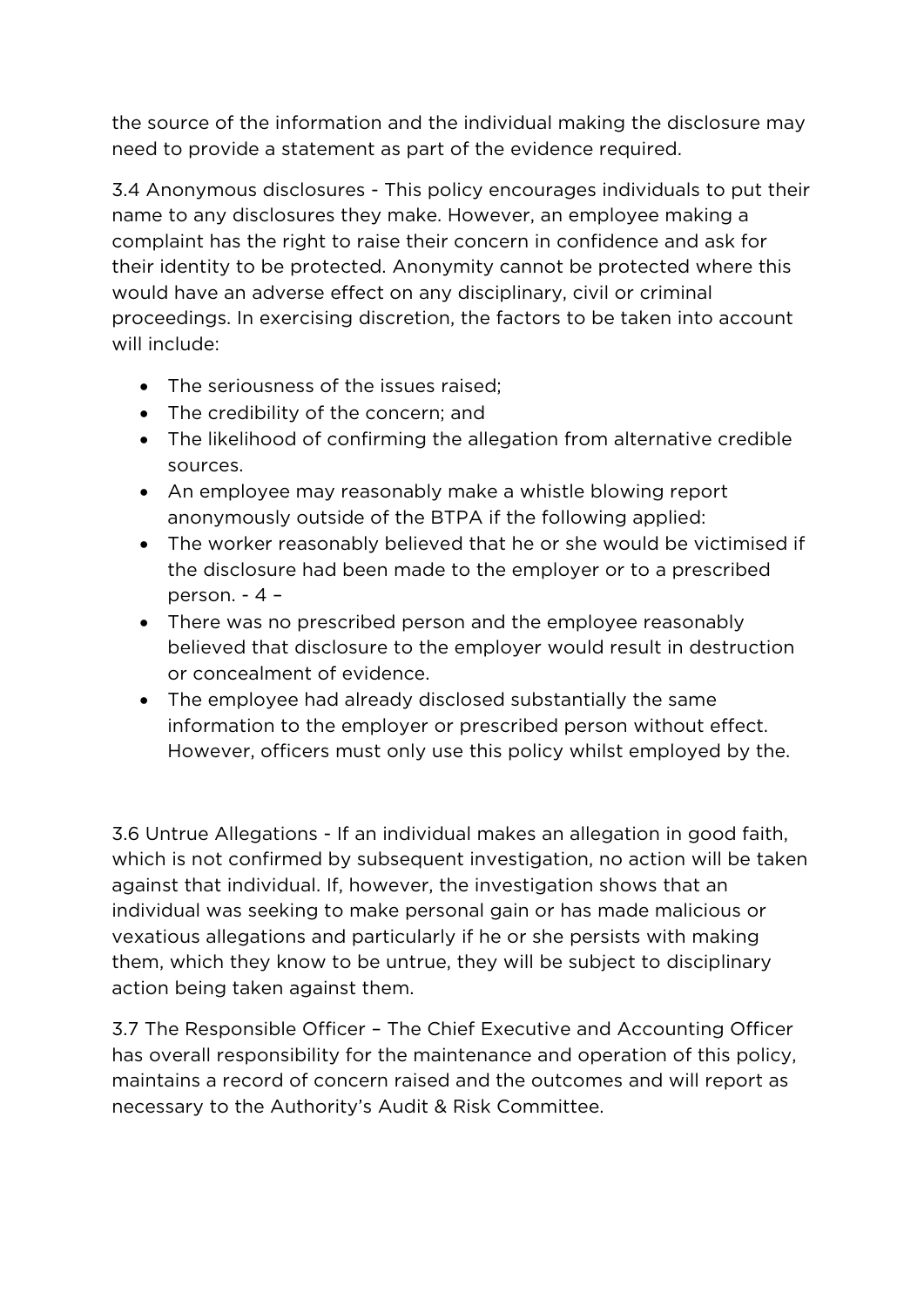### 4 PROCEDURES FOR MAKING A DISCLOSURE

4.4 As an initial step, employees should normally raise concerns either verbally or in writing to their immediate Line Manager. It has the advantage of enabling an immediate response, where appropriate, and direct feedback. However, this depends on the seriousness and sensitivity of the issues involved and who is thought to be involved in the malpractice. If the officer feels it is more appropriate, the Authority Chief Executive and Accounting Officer may be contacted directly. In exceptional circumstances, the officer is able to go beyond the Chief Executive to:

- The Chairman of the BTPA Audit and Risk Committee
- The Heads of service providers for Internal or External Audit
- Police
- Health and Safety Executive
- The independent charity Public Concern at Work 020 7404 6609

4.5 They will be invited to set out the background and history of the concern, giving names, dates and places where possible, and the reasons why they are particularly concerned about the situation. If they do not feel able to put their concern in writing, they can telephone or meet the appropriate officer.

4.6 The earlier the concern is expressed, the easier it is to take action.

4.7 Although they are not expected to prove the truth of an allegation, they will need to demonstrate to the person contacted that there are sufficient grounds for their concern.

#### 5 THE AUTHORITY'S RESPONSE

5.1 The action taken by the Authority will depend on the nature of the concern. BTPA, after consideration, may decide that the matter raised might:

- Be investigated internally
- Be referred to the Police
- Be referred to the external Auditor
- Form the subject of an independent inquiry.

5.2 Some concerns may be resolved by agreed action without the need for investigation. If urgent action is required this will be taken before any